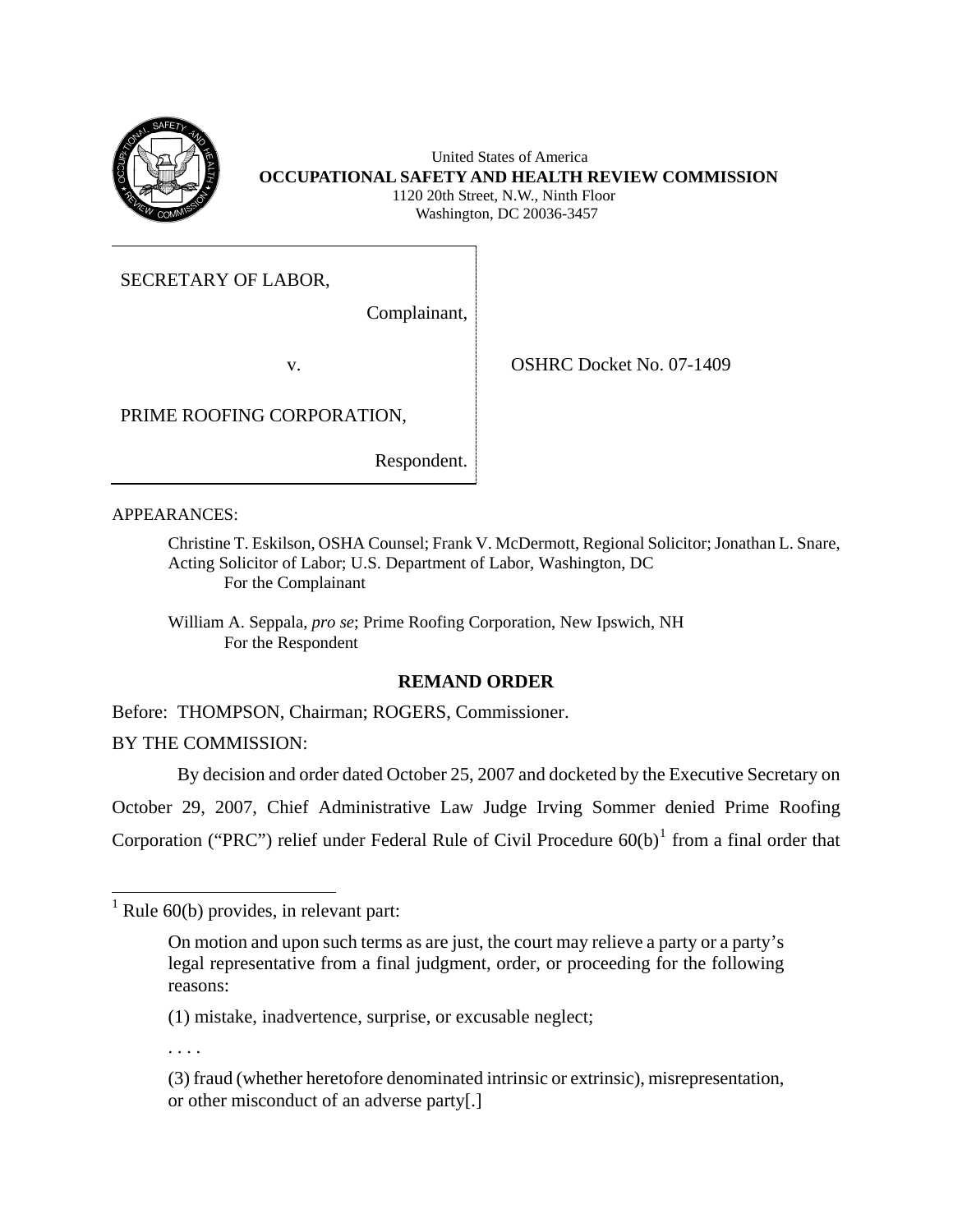resulted from PRC's failure to file a timely notice of contest ("NOC") to a citation and notice of proposed penalty issued to the company by the Occupational Safety and Health Administration ("OSHA"). *See* section 10(a) of the Occupational Safety and Health Act, 29 U.S.C. § 659(a) (deeming citation and proposed penalty a final order of the Commission if employer fails to notify the Secretary of its intent to contest within fifteen working days of receipt). PRC, appearing *pro se*, petitioned the Commission for review of the judge's decision, claiming the judge erroneously denied relief. On November 28, 2007, Chairman Horace A. Thompson III directed this case for review. For the following reasons, we remand this case to the judge for further proceedings consistent with this opinion.

### **Background**

This case arises from OSHA's February 1, 2006 inspection of a PRC worksite located in Hanover, New Hampshire. Based on the inspection, OSHA issued PRC a one-item serious citation on April 3, 2006, alleging a violation of 29 C.F.R. § 1926.501(b)(10) for a lack of fall protection on a low-slope roof and proposing a penalty of \$2,000. PRC received the citation on April 4, 2006, and thus had until April 25, 2006 to timely file its NOC.

OSHA held an informal conference with PRC on April 13, 2006. At the conference, PRC asserted that the exposed workers were independent contractors and not employees of PRC. In response, OSHA asked PRC to provide supporting information. On April 24, 2006, the Assistant Area Director for the Concord OSHA Area Office received a letter from PRC's vice president dated April 21, 2006, providing the address of the claimed contractor and various billings associated with the worksite. On May 1, 2006, the Assistant Area Director received another letter from PRC's vice president dated April 28, 2006, stating that the company had provided OSHA with all the necessary information and requesting that OSHA provide "the settlement agreement." On June 19, 2006, the Concord OSHA Area Office received a third letter from PRC dated June 16, 2006. In this letter, PRC's president stated that OSHA had "mistakenly cited" the company "for an alleged violation by a subcontractor" and that PRC was led to believe the "violation was to be rescinded." PRC's president also requested that OSHA "rescind this violation immediately and live up to [its] verbal agreement."

During the ensuing fourteen months, PRC's president corresponded with OSHA four more times—primarily with the agency's delinquent accounts office—until, on September 5, 2007, he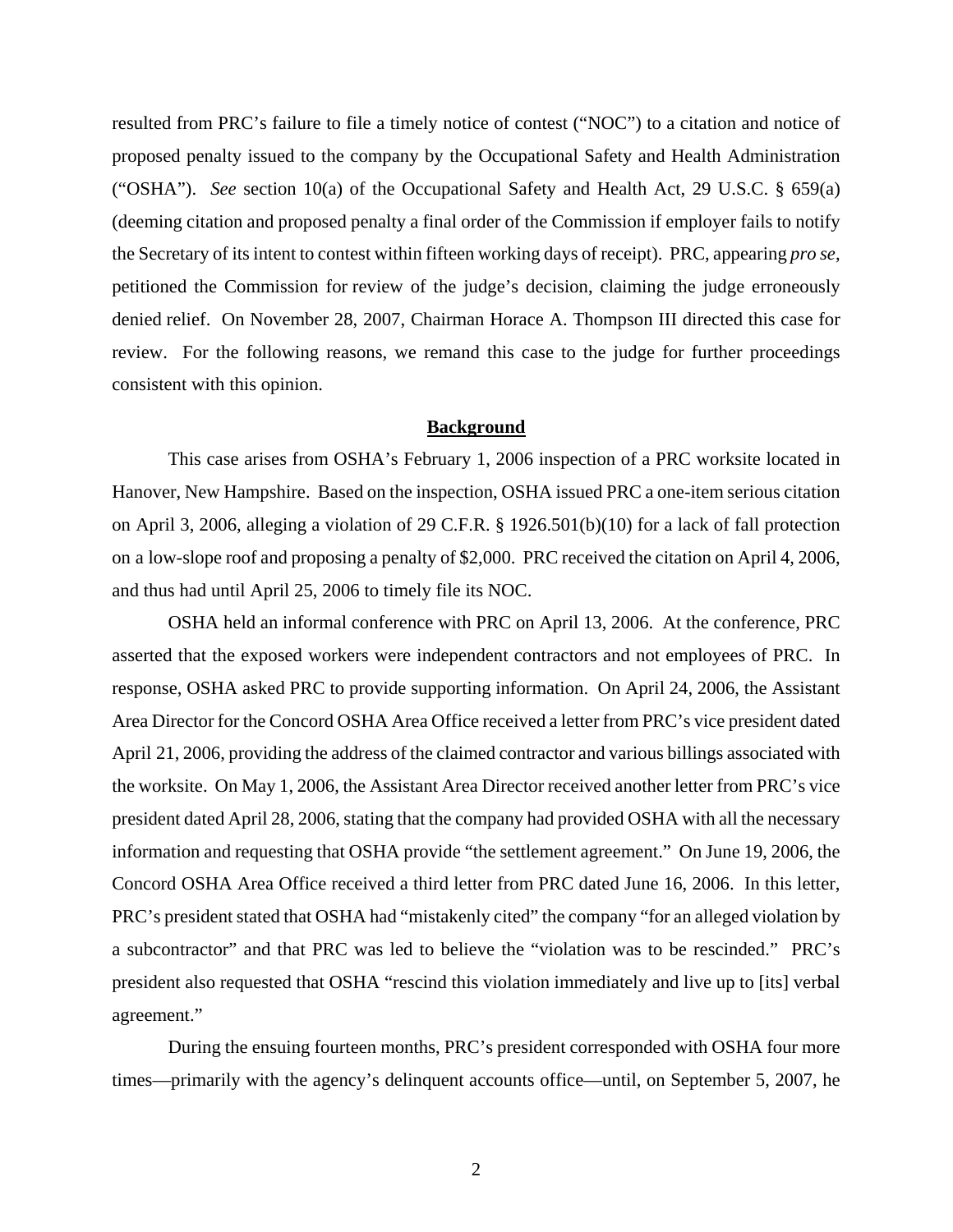sent a letter to the Commission requesting that PRC's case be "reopened" to allow the company an "impartial hearing[.]" According to PRC's president, the company had "left [the OSHA informal conference] meeting with every indication that this matter was resolved." Based on this letter, the Executive Secretary docketed the case on September 14, 2007. On October 3, 2007, the Secretary filed a motion opposing PRC's request as unjustified under Rule 60(b).

On October 25, 2007, without holding a hearing, the judge issued his decision denying PRC relief. In that decision, the judge determined that the Secretary "did not act improperly in not rescinding the Citation" given PRC's failure to supply all of the supporting information requested by OSHA at the informal conference. Moreover, applying the Supreme Court's test for "excusable neglect" under *Pioneer Investment Services Co. v. Brunswick Associates L.P.*, 507 U.S. 380 (1993)  $("Pioneer"),$ <sup>[2](#page-2-0)</sup> the judge found that: (1) PRC's sixteen-month delay in filing its NOC on September 5, 2007 was "patently unreasonable"; (2) PRC showed a lack of good faith, given the length of the delay and its claim that it had provided all the information requested by OSHA; and (3) PRC gave no reason for its delay in filing the NOC, which was within PRC's control.

#### **Discussion**

In denying PRC relief under Rule 60(b), the judge placed particular reliance on PRC's sixteen-month delay in filing its NOC. The record, however, is unclear as to whether PRC's delay in filing was in fact sixteen months. During the sixteen-month period, PRC sent letters to the Concord OSHA Area Office. Under Commission precedent, it is possible one of these letters could be considered PRC's NOC. *See Herasco Contractors, Inc.*, 16 BNA OSHC 1401, 1993 CCH OSHD ¶ 30,229 (No. 93-1412, 1993) (finding that letters to OSHA are to be liberally construed in accordance with long-standing Commission precedent and appellate court case law); *Acrom Constr. Servs., Inc.*, 15 BNA OSHC 1123, 1125, 1991 CCH OSHD ¶ 29,393, p. 39,652 (No. 88-2291, 1991) (holding that a NOC has to be in writing); *see also Barretto Granite Corp*., 830 F.2d 396, 397 (1st Cir. 1987) (upholding requirement that an intent to contest "be made in writing to the OSHA area director within 15 working days of the employer's receipt of the notice of proposed penalty").

 $\overline{a}$ 

<span id="page-2-0"></span><sup>&</sup>lt;sup>2</sup> The Commission uses the test set forth in *Pioneer* to evaluate excusable neglect under Rule 60(b), taking into account "'all relevant circumstances,'" including "'the danger or prejudice to [the nonmoving party], the length of the delay and its potential impact on judicial proceedings, the reason for the delay, including whether it was within the reasonable control of the movant, and whether the movant acted in good faith.'" *Nw. Conduit Corp.*, 18 BNA OSHC 1948, 1950, 1999 CCH OSHD ¶ 31,949, p. 47,458 (No. 97-851, 1999) (quoting *Pioneer*, 507 U.S. at 395).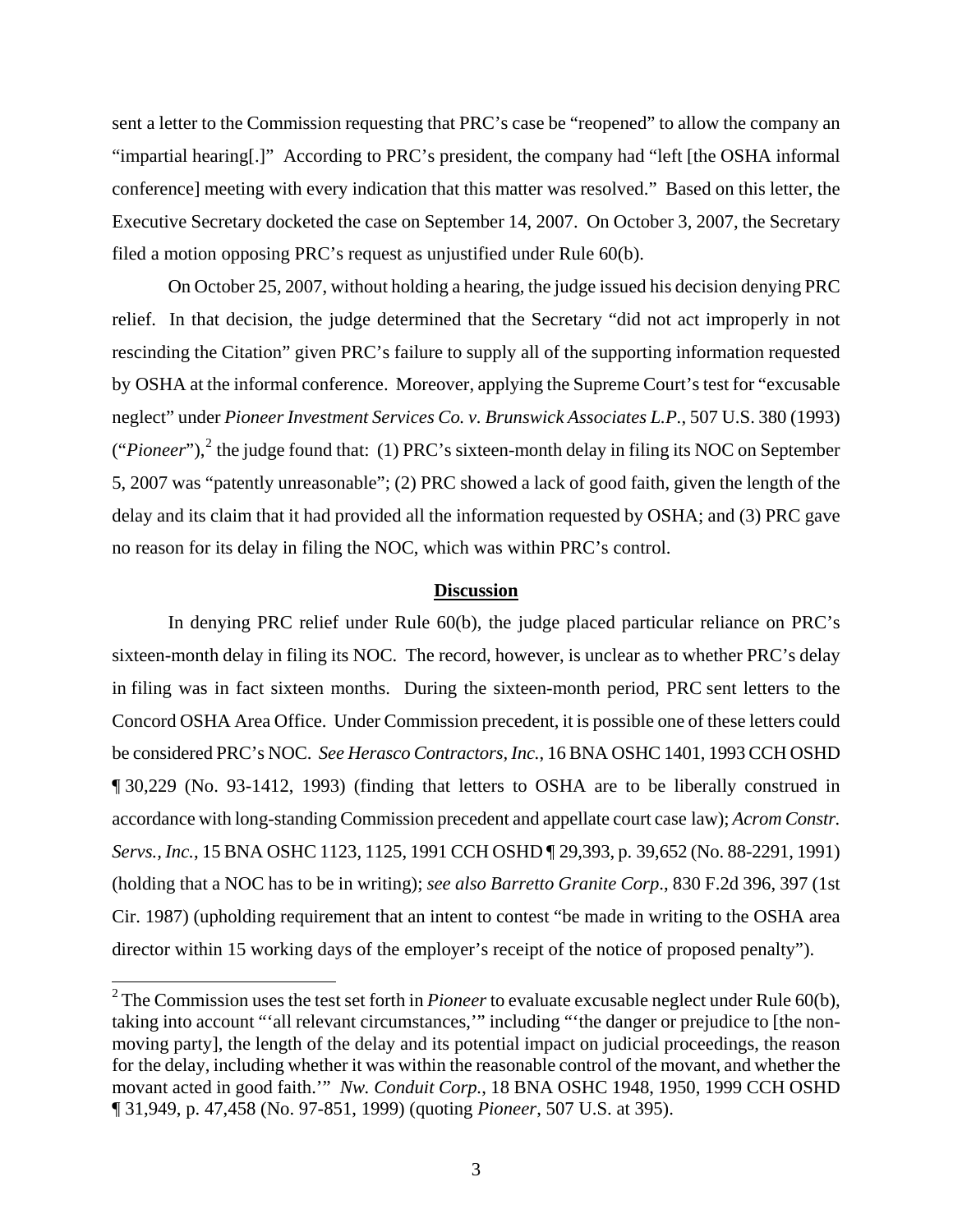Under these circumstances, we remand this case to allow the judge an opportunity to examine PRC's letters to the Concord OSHA Area Office, as well as the circumstances surrounding their filing, and upon consideration determine whether this affects his decision to deny PRC relief under Rule 60(b).

SO ORDERED.

 $\frac{1}{s}$ /s/ $\frac{1}{s}$ 

Horace A. Thompson III Chairman

 $\frac{1}{s}$ /s/ $\frac{1}{s}$ 

Dated: December 6, 2007 Commissioner

Thomasina V. Rogers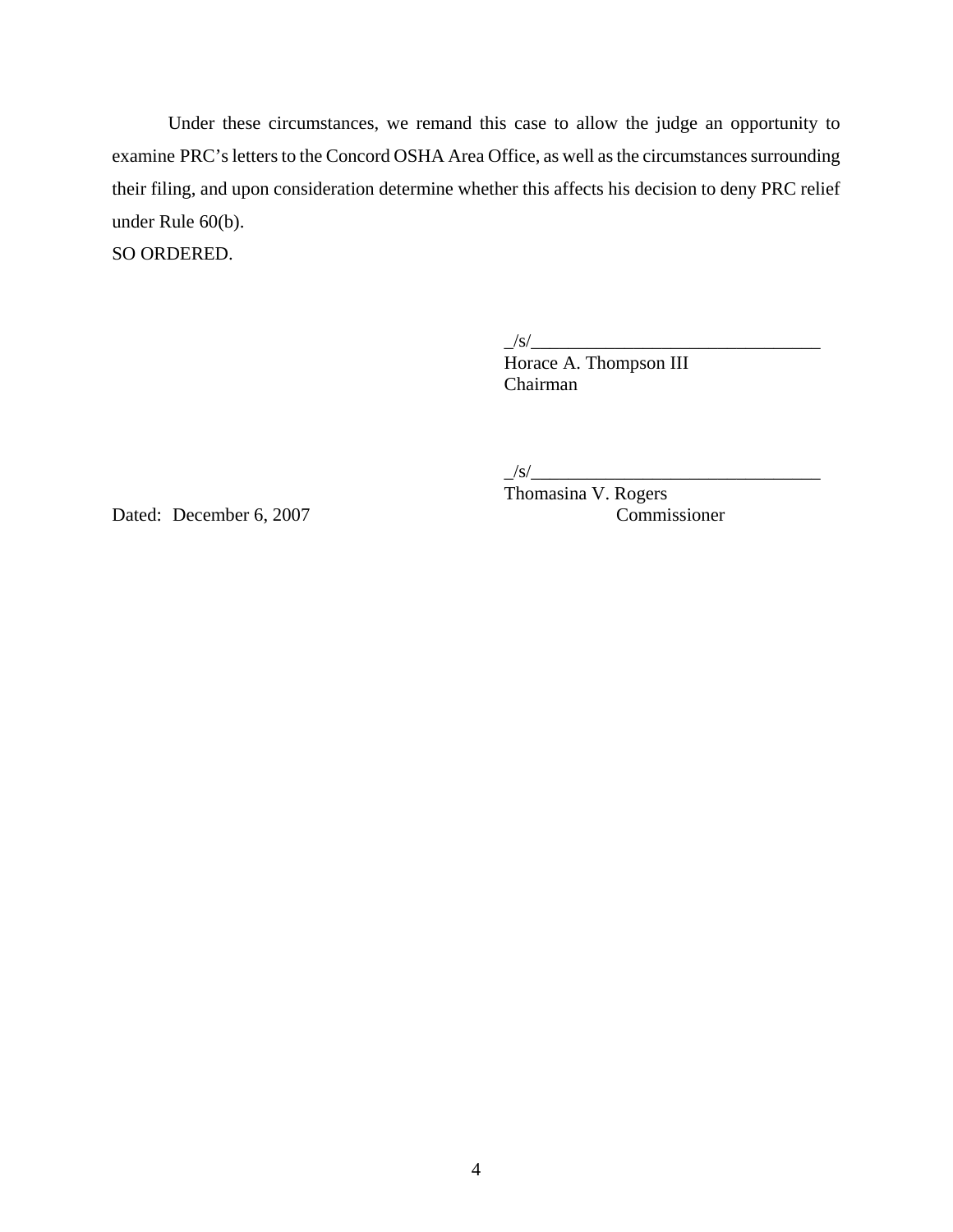

## **United States of America OCCUPATIONAL SAFETY AND HEALTH REVIEW COMMISSION 1120 20th Street, N.W., Ninth Floor Washington, DC 20036-3457**

| SECRETARY OF LABOR,        |  |
|----------------------------|--|
|                            |  |
| Complainant,               |  |
|                            |  |
| V.                         |  |
|                            |  |
| PRIME ROOFING CORPORATION, |  |
|                            |  |
| Respondent.                |  |

OSHRC DOCKET NO. 07-1409

Before: Chief Judge Irving Sommer

## *DECISION AND ORDER*

This matter is before the Occupational Safety and Health Review Commission ("the Commission") pursuant to section 10(c) of the Occupational Safety and Health Act of 1970, 29 U.S.C. § 651 *et seq*. ("the Act"), for the purpose of determining whether Respondent's request for relief under Federal Rule of Civil Procedure 60(b) ("Rule 60(b)") should be granted and its late-filed notice of contest ("NOC") accepted. The Secretary has filed her opposition to the granting of relief.

# $\boldsymbol{Background}^1$

The Occupational Safety and Health Administration ("OSHA") inspected a work site of Respondent, Prime Roofing Corporation ("Respondent" or "Prime"), in Hanover, New Hampshire, on February 1, 2006.<sup>2</sup> As a result, OSHA issued to Prime a Citation and Notification of Penalty ("Citation") on April 3. On that same day, OSHA mailed the Citation to Prime's address by certified mail, return receipt requested, and on April 4, William Seppala, Prime's president, signed for the Citation. The Act requires an employer to notify the Secretary of its intent to contest a citation within

<sup>&</sup>lt;sup>1</sup>The background that follows is based upon an affidavit of the OSHA assistant area director who was involved in this case and upon letters that Respondent sent to OSHA and the Commission in this matter.

<sup>&</sup>lt;sup>2</sup>All dates hereafter will refer to the year 2006, unless otherwise indicated.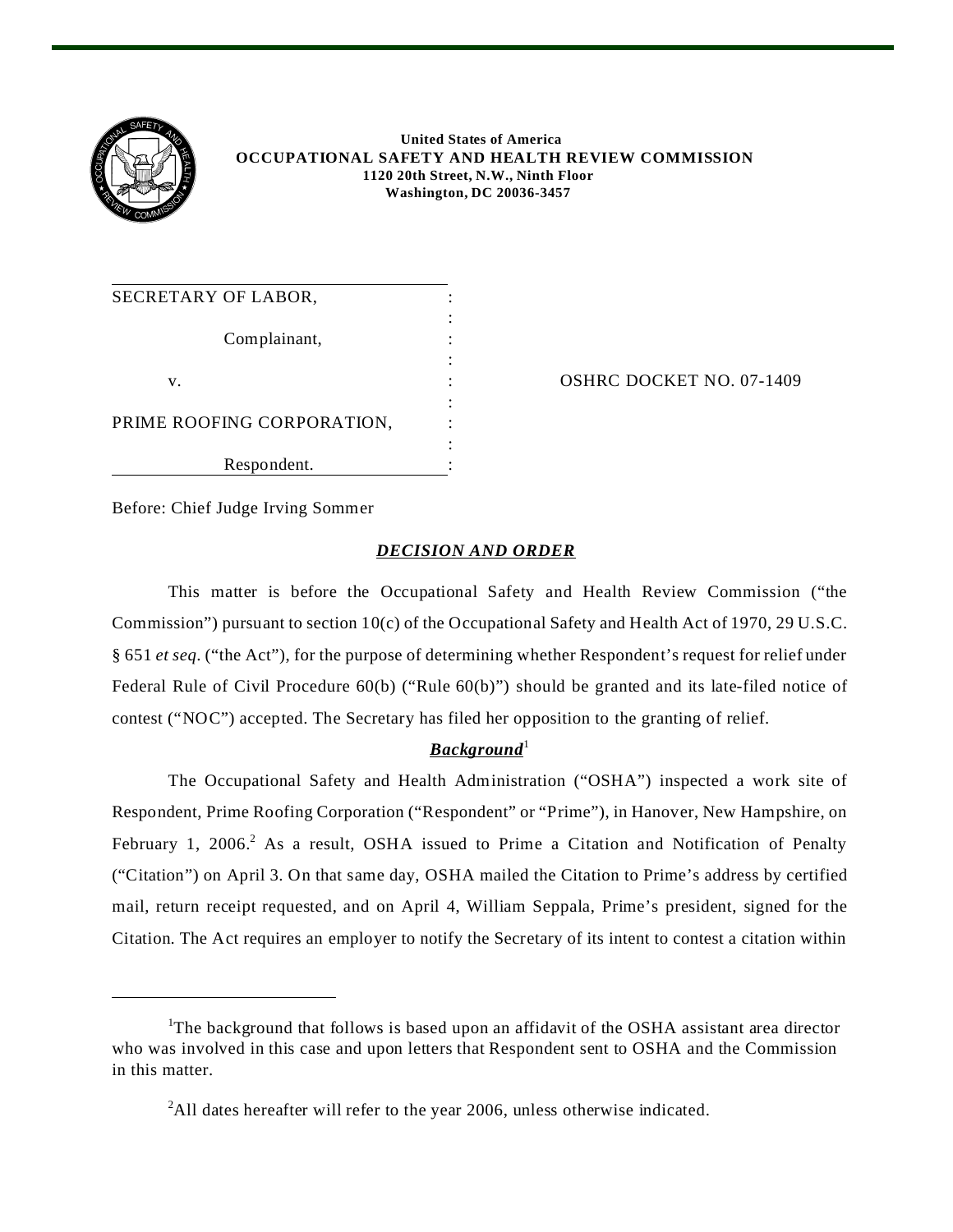15 working days of receipt, and the failure to file a timely NOC results in the citation becoming a final order of the Commission by operation of law. Based upon the date that Mr. Seppala received the Citation, Prime was required to file an NOC on or before April 25. However, Prime did not file an NOC by that date.

On April 5, Prime phoned the OSHA office that had issued the Citation to schedule an informal conference. On April 13, Michael Goen, Prime's vice-president of operations, met with the OSHA office's assistant area director ("AAD") and the compliance officer ("CO") who had inspected the site. At the conference, Mr. Goen claimed that the exposed employees at the site were independent contractors and not employees of Prime. This claim was contrary to what employees at the site had told the CO, and the AAD asked Mr. Goen to provide additional documents, including the work site contract, any contracts Prime had with the claimed subcontractor, the subcontractor's address, and a listing of the employees at the site and the number of days at the site. At both the beginning and the end of the conference, the AAD informed Mr. Goen that the last day to contest the Citation was April 25.

On April 24, the OSHA office received a letter from Mr. Goen dated April 21; in the letter, Mr. Goen provided a post office box address of the claimed subcontractor and billings related to the work site. On April 25, the AAD phoned Prime. Mr. Goen was not available, and the AAD advised the company secretary that Mr. Goen needed to act in a timely manner; the AAD also left a voice mail message for Mr. Goen, advising him he had not provided all the requested documents and that April 25 was the last date to contest the Citation. Mr. Goen called the AAD on April 26 and stated that the secretary had called him the day before to tell him of the AAD's phone call but that he had not listened to the voice mail message until April 26. The AAD informed Mr. Goen that the Citation had become a final order and that he could contact the Commission about filing a late NOC; Mr. Goen noted that in a previous case, his company had not been successful in filing a late NOC.

On May 1, the OSHA office received a letter dated April 28, in which Mr. Goen stated that he had provided the necessary information; he also requested a settlement agreement. The AAD called Prime the next day, and, as Mr. Goen was not available, the AAD left a message with the company secretary. On June 19, the OSHA office received a letter dated June 16 from Mr. Seppala. Mr. Seppala stated that OSHA had mistakenly cited Prime for a violation committed by a subcontractor, that Prime had had no employees at the site, and that Mr. Goen had provided the information OSHA had requested; Mr. Seppala also requested that OSHA rescind the Citation, as agreed. On July 24, 2006, the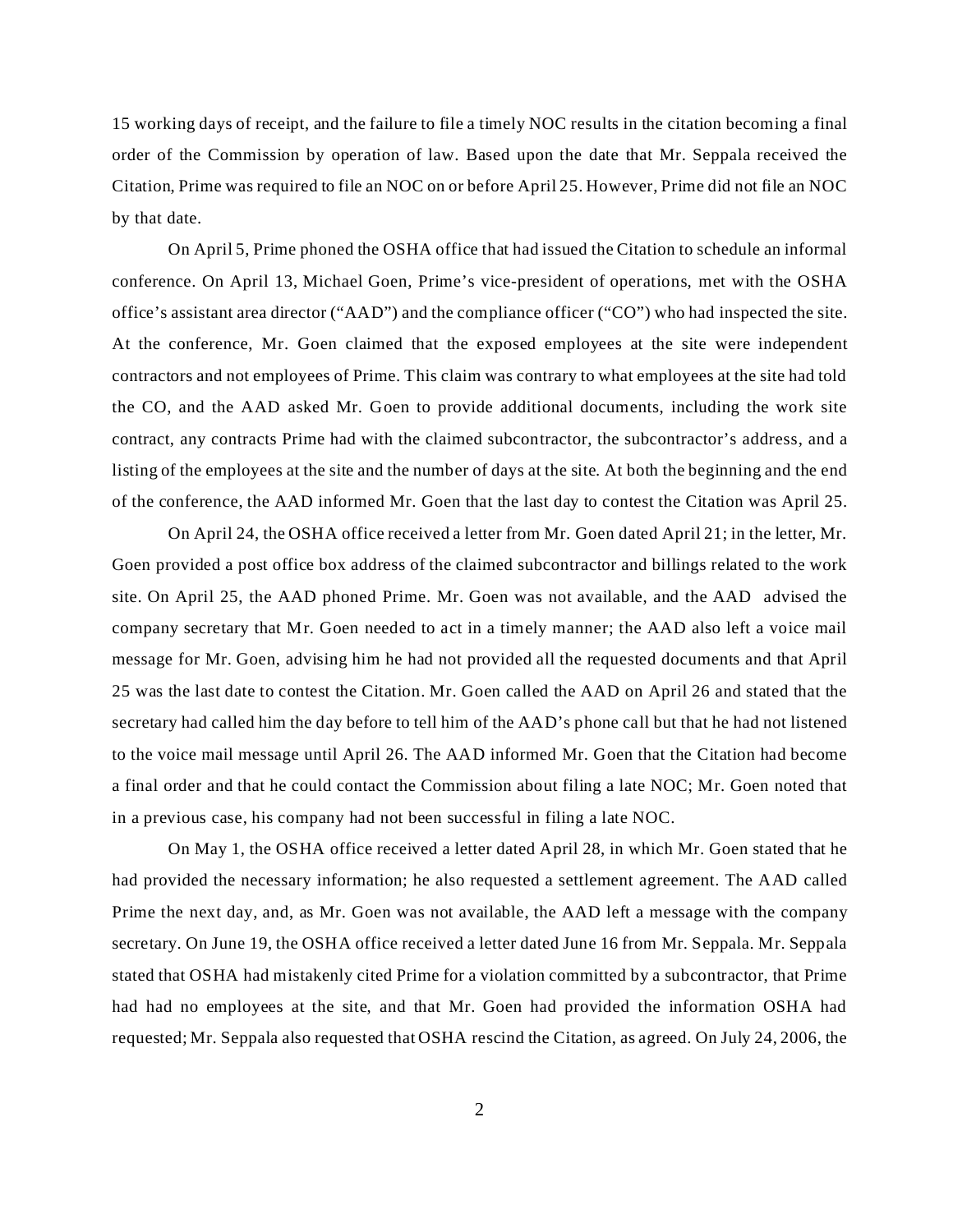OSHA office referred this matter for debt collection. On August 7, Mr. Seppala sent two different letters to OSHA's Delinquent Accounts and Collections office; in these, he repeated his prior claims and stated that he had been led to believe the matter would settle if further information was provided and that that information had been provided. Mr. Seppala sent two more letters to the Delinquent Accounts and Collections office. In the first, dated April 2, 2007, Mr. Seppala reiterated his previous claims and attached copies of various documents, including the contract with the claimed subcontractor, billings from that individual, and a letter from that individual stating that he was a subcontractor and that he and his employees had worked at the site. In the second, dated September 5, 2007, Mr. Seppala made the same claims as before and stated that he would "take this case up with the [Commission]." On that same day, Mr. Seppala sent a letter to the Commission in which he summarized his position and requested that Prime's case be "reopened" and that his company receive an "impartial hearing."

This matter was docketed with the Commission on September 14, 2007, and on October 3, 2007, the Secretary filed her opposition to relief under Rule 60(b).

#### *Discussion*

The record in this case plainly shows that Respondent did not file its NOC within the requisite 15-day period set out in the Act. However, an otherwise untimely NOC may be accepted where the delay in filing was caused by deception on the part of the Secretary or her failure to follow proper procedures. A late filing may also be excused, pursuant to Federal Rule of Civil Procedure 60(b) ("Rule  $60(b)$ "), if the final order was entered as a result of "mistake, inadvertence, surprise or excusable neglect" or "any other reason justifying relief" including "circumstances such as absence, illness, or a similar disability [that would] prevent a party from acting to protect its interests." *See Branciforte Builders, Inc.*, 9 BNA OSHC 2113, 2117 (No. 80-1920, 1981) (citations omitted). The moving party has the burden of proving that it is entitled to Rule 60(b) relief.

In view of Respondent's various letters, Prime's contentions will be deemed to be assertions that (1) the Secretary acted improperly in not rescinding the Citation after additional information was provided about the claimed subcontractor at the site and (2) its late-filed NOC was due to excusable neglect. In regard to (1), the affidavit of the OSHA AAD who was involved in this case, and who was present at the informal conference, makes it clear that Mr. Goen did not in fact provide all of the requested information; according to the affidavit, and Mr. Goen's own letter of April 21, 2006, Mr. Goen provided only a post office box address for the claimed subcontractor and billings related to the work site. I find, accordingly, that the Secretary did not act improperly in not rescinding the Citation.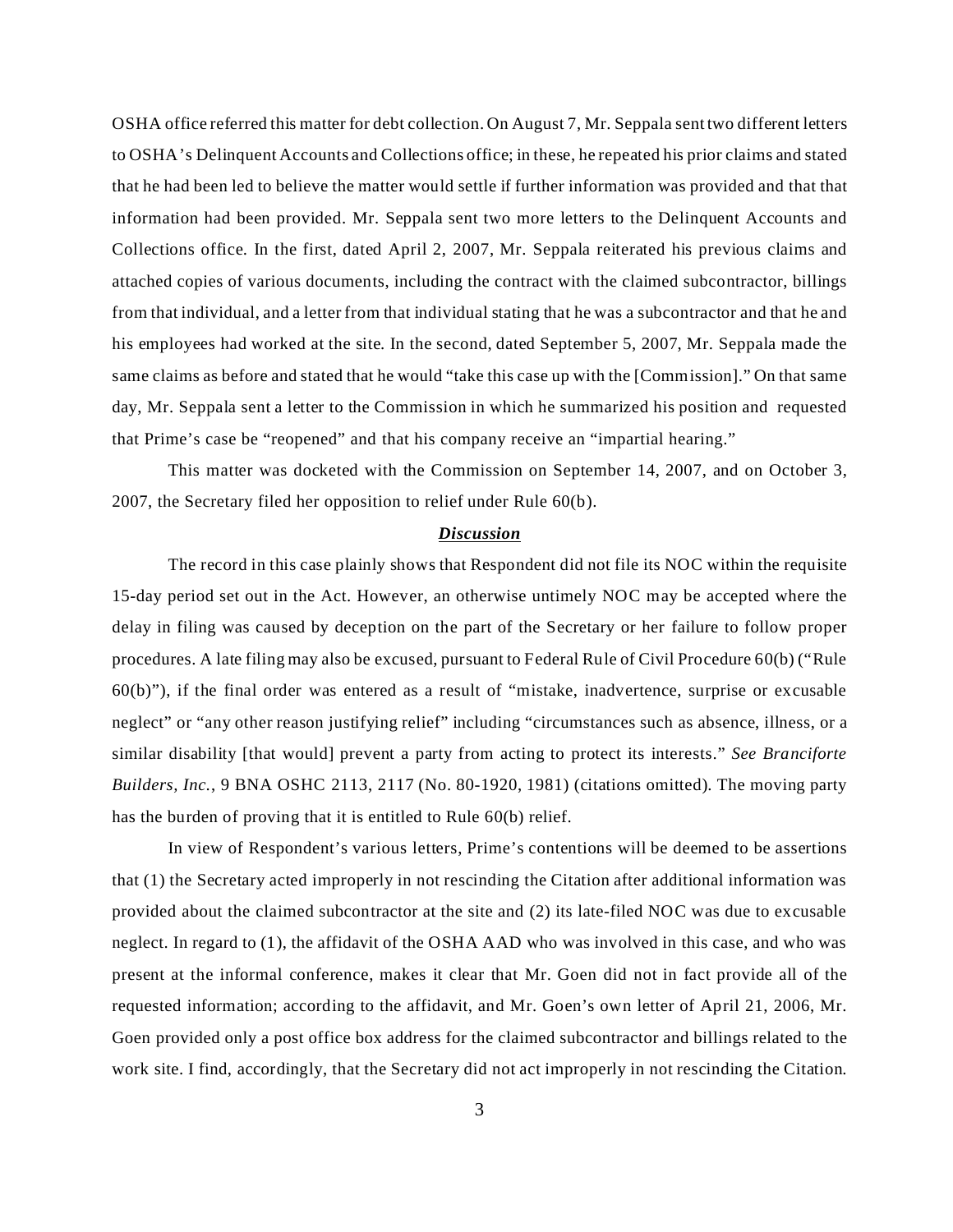In regard to (2), in determining whether an employer's failure to file a timely NOC was due to excusable neglect, the Commission follows the Supreme Court's test in *Pioneer Inv. Serv. v. Brunswick Assoc. Ltd. P'ship*, 507 U.S. 380 (1993). *See Northwest Conduit Corp.*, 18 BNA OSHC 1948, 1950 (No. 97-851, 1999). Under that test, the Commission takes into account all relevant circumstances, including the danger of prejudice to the opposing party, the length of the delay and its potential impact on judicial proceedings, the reason for the delay, including whether it was within the reasonable control of the movant, and whether the movant acted in good faith. *Id*. at 1950, quoting 507 U.S. at 395. The Commission has held that the "reason for the delay, including whether it was within the reasonable control of the movant," is a "key factor" and, in appropriate circumstances, the dispositive factor. *A.W. Ross, Inc.*, 19 BNA OSHC 1147, 1148 (No. 99-0945, 2000); *Calhar Constr., Inc.*, 18 BNA OSHC 2151, 2153 (No. 98-0367, 2000).

As to the length of the delay, I find Respondent's filing of its NOC on September 5, 2007, which was over 16 months after the NOC was due, to be patently unreasonable; this is particularly so in view of the fact that the AAD specifically advised Mr. Goen on April 26, 2006, that Prime could file a late NOC with the Commission. I further find that the length of the delay here would prejudice the Secretary and that it could also adversely affect judicial proceedings. Moreover, I question Respondent's good faith in this matter, given the length of the delay in filing its NOC and its claim that it had provided all of the information that OSHA had requested.

As to the reason for the delay, and whether it was within the reasonable control of the movant, Respondent has provided no reason for its delay in filing the NOC. In addition, I find that the failure to file a timely NOC in this matter was within the control of Respondent. The AAD explicitly told Mr. Goen at the informal conference, which took place on April 13, 2006, that the last day to file an NOC was April 25, 2006. In addition, the AAD phoned Mr. Goen on April 25, 2006, after receiving Mr. Goen's letter of April 21, 2006, to tell him not only that he had not provided all of the information requested but also that April 25, 2006 was the last day of the contest period. The record shows that although the company secretary informed Mr. Goen on April 25 of the AAD's call, Mr. Goen did not listen to the voice mail message the AAD left until the following day, April 26. Under the circumstances of this case, I conclude that the delay in filing was not due to excusable neglect and that Respondent is not entitled to Rule 60(b) relief.